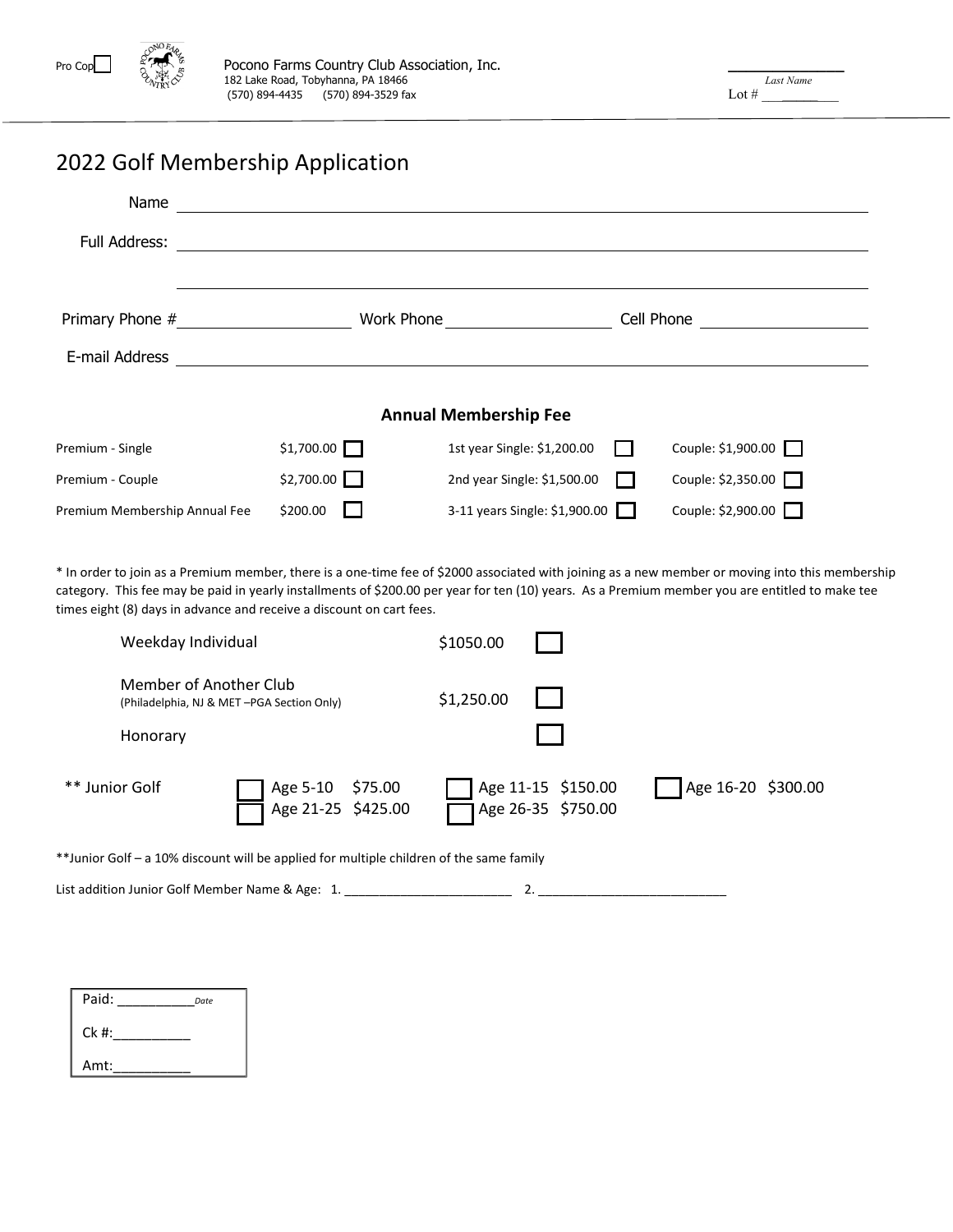

#### **Please note the following:**

- Annual dues includes a \$13.00 handicap fee
- $\checkmark$  As a premium member you are entitled to make tee times eight (8) days in advance
- $\checkmark$  As a weekday member you are entitled to make tee times three (3) days in advance and play Monday through Friday.
- Weekday members are eligible to play on weekends as a guest of either a premium or resident member
- $\checkmark$  Weekday members are not eligible to compete in weekend tournaments.
- $\checkmark$  Please contact the Pro Shop or Administration Office for the latest edition of the Golf Policy & Procedures Manual
- For payment plan options please turn over.
- New members receive a free locker at the fitness center for the first year
- $\checkmark$  Seasonal lockers are available at the fitness center for \$50.00 April through November

#### **Monthly Incurred Charges**

- $\checkmark$  Members will be billed on a monthly basis for all charges incurred
- $\checkmark$  Billing cycle runs from the first day of the month to the last day of the month
- $\checkmark$  Payment in full must be received at the administration office no later than the last day of the following month
- $\checkmark$  Late fees will be applied to payments made later than the last day of the following month
- Payment may be made in the form of personal check, money order, or credit card
- All golf members (resident & non-resident) must be in good standing with no delinquent balance for eligibility in this program

#### **Select one of the following:**

\_\_\_\_\_\_\_ I will mail my monthly payment so that it is received by the dates indicated above

Debit my checking / savings account on file on the dates indicated above

Account Number: \_\_\_\_\_\_\_\_\_\_\_\_\_\_\_\_\_\_\_\_\_\_\_\_\_\_\_\_\_\_\_ Routing Number: \_\_\_\_\_\_\_\_\_\_\_\_\_\_\_\_\_\_\_\_\_\_\_\_\_\_\_

\_\_\_\_\_\_\_ I will call PFCCA each month with my credit card information

#### **House Charge Information** *(please initial below)*

\_\_\_\_\_\_\_You **MUST** print your name & provide your PFCCA address or lot # on all House Charge receipts, along with signing each receipt

Failure to make payment in full will result in the suspension of all privileges and my account will incur a 1.25% monthly late fee until the account is brought current

\_\_\_\_\_\_\_If my account is delinquent past 30 days my credit card on file will be charged, including all late fees and a \$25 processing fee

My credit card will not be charged unless I do not keep my house charge current

Yes, I have received a copy of the PFCCA Golf Policies & Procedure Manual

Initial

Yes, I authorize Pocono Farms to charge the credit card above on the 25<sup>th</sup> of each month for your House Charge Account

Initial